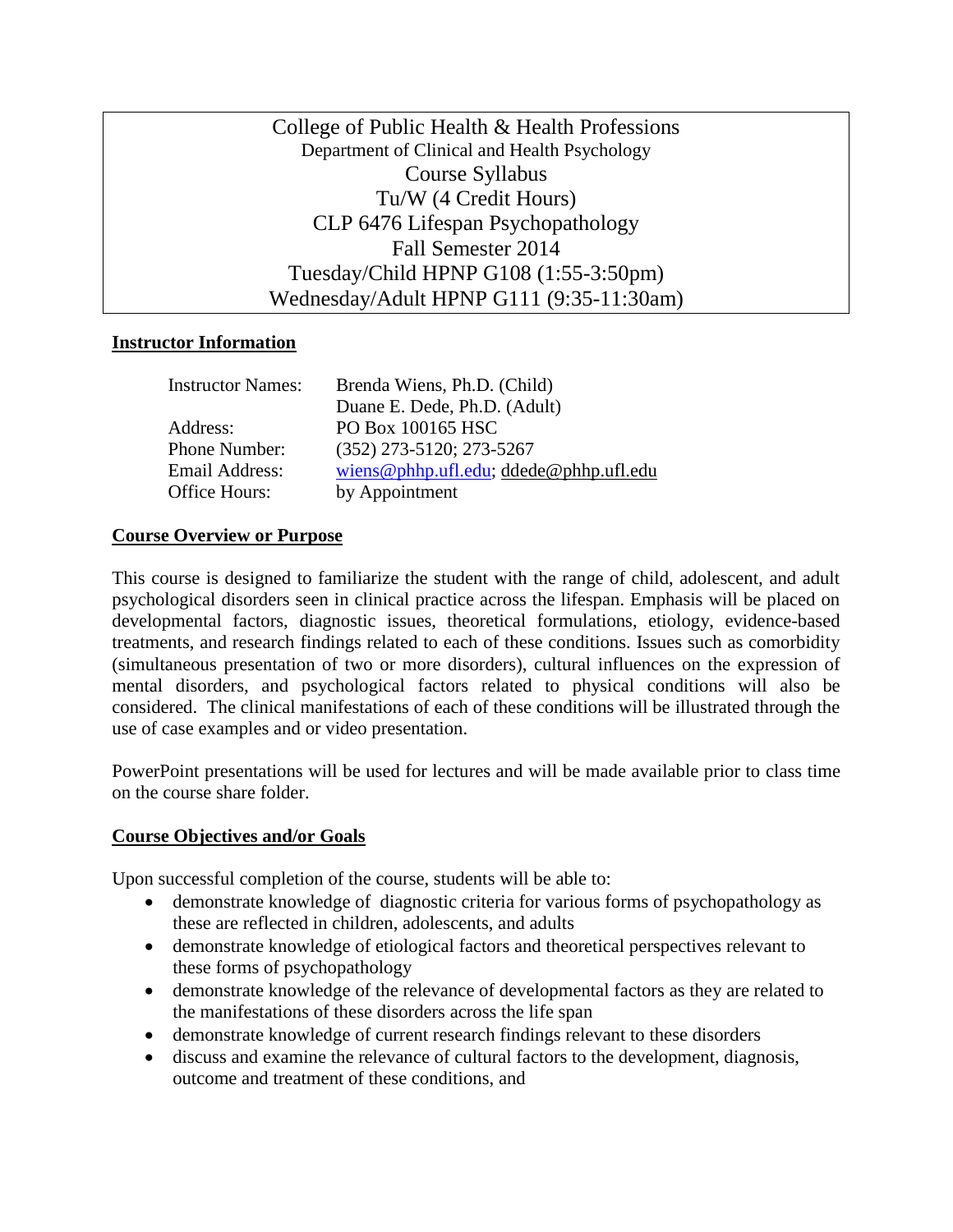demonstrate knowledge of evidence-based assessments and treatments for the range of disorders considered.

## **Class Format**

Over the course of the semester, each week the class will consist of one two-hour class dealing with various common forms of psychopathology as these are reflected in children and adolescents and a second two-hour class meeting focusing on various forms of psychopathology as they are reflected in adults of varying ages. Faculty members teaching the two sections of the class will be individuals with specific expertise in the areas of child/adolescent and adult psychopathology, respectively. Class format will consist of combinations of lectures, group discussions, presentation of clinical case material and demonstrations. In addition, adult psychopathology lectures will be supplemented by a "movie night" (attendance is optional but encouraged) which will include viewing and discussions of cinematic depiction of psychopathology and its social context. A list of movies has been identified and additional ideas will be solicited from participants. Both the child and adult psychopathology portion of the class will also require students to prepare a **30 minute presentation** on topics that will be assigned during the first week of class. Attendance and active participation in class sessions is required.

## **Course Materials**

## **Adult Related Readings**

The following texts are required and may be purchased in the HSC Bookstore:

Sadock, B.J., Sadock, V. A., & Ruiz, P. (Eds.). (2014). *Kaplan and Sadock's Synopsis of Psychiatry (11th Ed.)*. New York: Williams & Wilkins.

American Psychiatric Association. (2013). *Diagnostic and Statistical Manual of Mental Disorders, Fifth Edition (DSM-5)*. Washington, D.C.: American Psychiatric Association.

A listing of additional readings for the adult-focused portion of this course is provided in the Addendum to this syllabus. These readings can be found on the student share drive in a folder devoted to this course, labeled "Lifespan Psychopathology" (S:\CP-Student\LIFESPAN PSYCHOPATHOLOGY Fall 2014), under the heading of "Dede Readings." These readings will include selected de-identified cases that will be discussed during listed weeks. Please also download the "iTunesU" app. Various podcasts will be discussed during the semester.

Copies of the Powerpoint slides are also available within the LIFESPAN PSYCHOPATHOLOGY FALL 2014 folder.

## **Child/Adolescent Related Readings**

The following texts are required and may be purchased in the HSC Bookstore:

Beauchaine, T. P., & Hinshaw, S. P. (2013). *Child and Adolescent Psychopathology, 2nd Edition*. Hoboken, New Jersey: Wiley. (Kindle version available)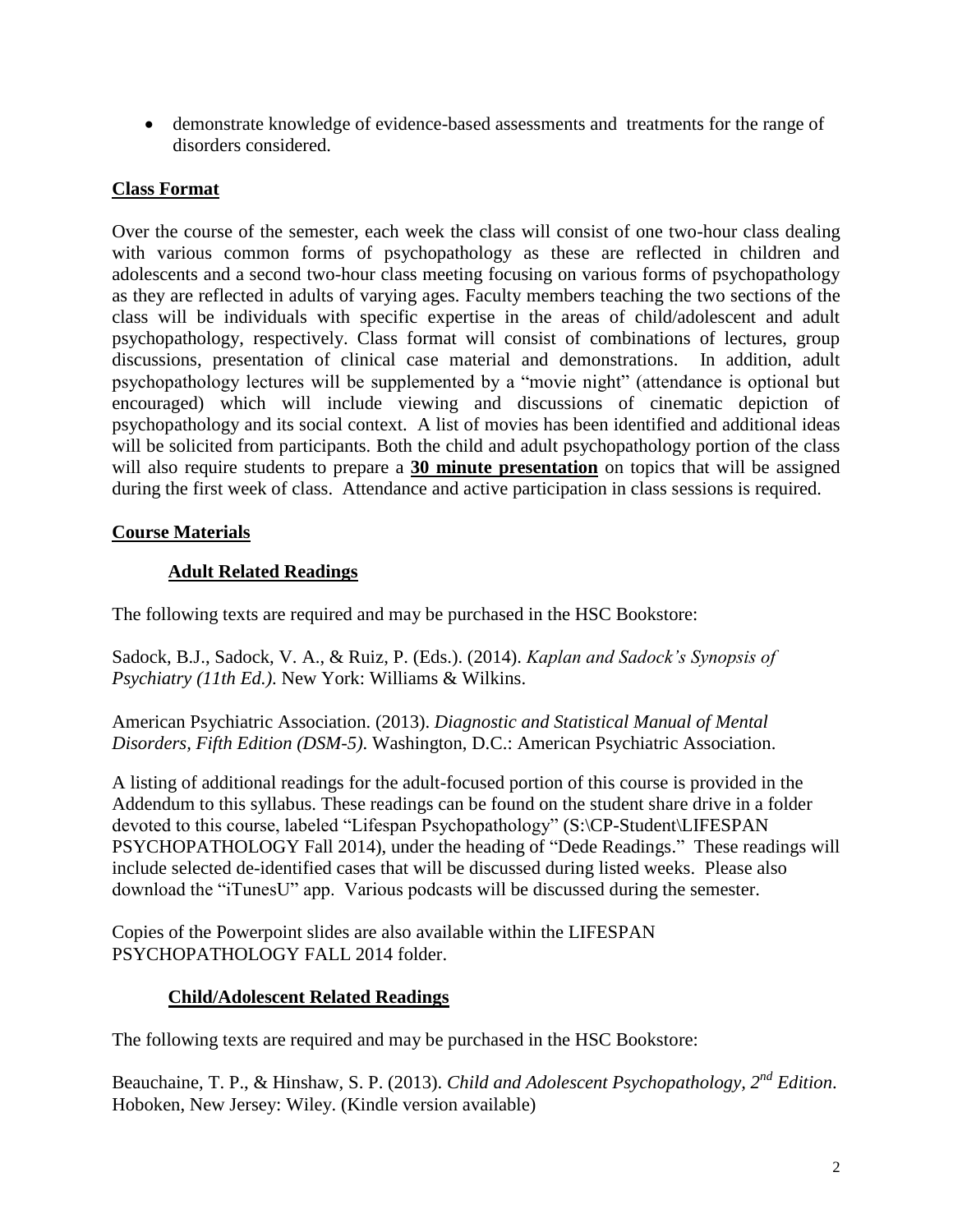American Psychiatric Association. (2013). *Diagnostic and Statistical Manual of Mental Disorders, Fifth Edition (DSM-5)*. Washington, D.C.: American Psychiatric Association.

A listing of additional readings for the child/adolescent portion of this course is provided in the Addendum to this syllabus. These readings can be found on the student share drive in a folder devoted to this course, labeled "Lifespan Psychopathology" (S:\CP-Student\LIFESPAN PSYCHOPATHOLOGY Fall 2014), under the heading of "Wiens Readings."

Copies of the Powerpoint slides are also available within the LIFESPAN PSYCHOPATHOLOGY FALL 2014 folder.

### **Course Requirements/Evaluation/Grading**

Grades will be based on the results of mid-term and final examinations, as well as class presentations, in both the adult and child sections of the course. Each of the four exams will be worth a total of 100 points (Total for the course  $=$  400) and may consist of a mixture of short answer, listing/multiple-choice, and essay questions related to research relevant to various disorders, assessment, diagnostic, treatment, or other issues relevant to a lifespan conceptualization of psychopathology. Exams will be based on information from readings, case examples, classroom video presentations, lectures, and class discussion. Each of the two presentations will be worth a total of 100 points (Total for the course = 200); requirements for presentations will be discussed at the beginning of the course. Grades will be determined based on the average of scores obtained on the four exams and two class presentations in the adult and child sections of the class, using the following scale for determining grades:

Grading Scale (in percentages)

| $93-100 = 4.0(A)$   |
|---------------------|
| $90-92 = 3.67$ (A-) |
| $87-89 = 3.33$ (B+) |
| $83-86 = 3.00$ (B)  |
| $80-82 = 2.67$ (B-) |
| $77-79 = 2.33(C+)$  |
| $73-76 = 2.00$ (C)  |
| $70-72 = 1.67$ (C-) |
| $67-69 = 1.33$ (D+) |
| $63-66 = 1.00$ (D)  |
| $60-62 = 0.67$ (D-) |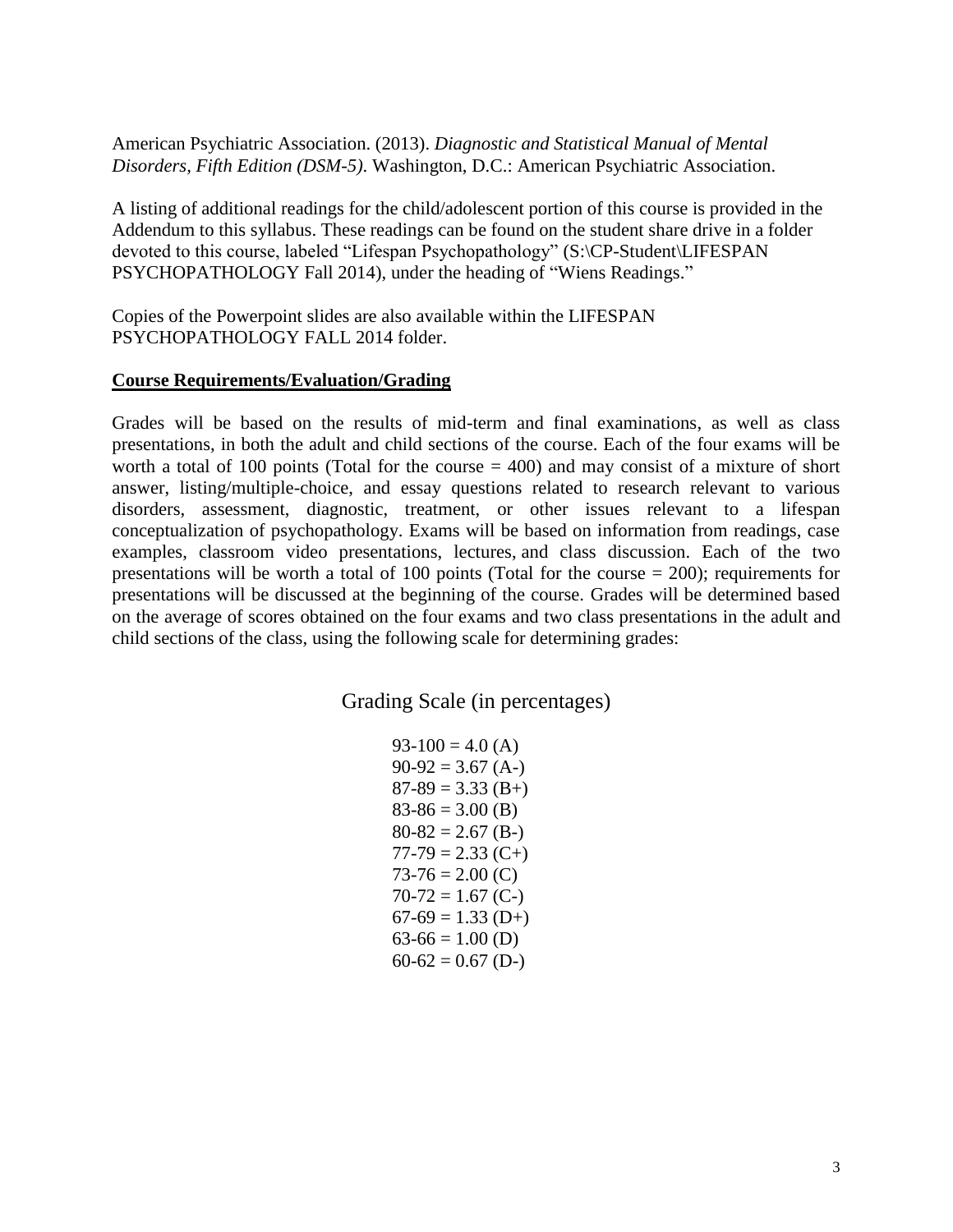## Tentative Outline of Topics

**Week 1** (August 26 and 27) Introduction – Development and Risk Factors in Psychopathology

Introduction - Lifespan Issues in Psychopathology, Diagnosis and Classification of Psychological Disorders

**Week 2** (September 2 and 3) Overview of new DSM-5 Neurodevelopmental Disorders; Autism Spectrum Disorder

Other Psychotic Disorders, Dissociative Disorders and Impulse-Control Disorders

**Week 3** (September 9 and 10) Autism Spectrum Disorder (Continued); Intellectual Disabilities

Neurocognitive Disorders (Delirium, Dementia and other Cognitive Disorders)

**Week 4** (September 16 and 17) Attention-Deficit Hyperactivity Disorder in Childhood and Adolescence

Anxiety Disorders in early, middle, and later adulthood\*

**Week 5** (September 23 and 24) Attention-Deficit/Hyperactivity Disorder (continued); Tic Disorders; Specific Learning Disorders

Substance-Related and Addictive Disorders

**Week 6** (September 30 and October 1) Oppositional Defiant Disorder, Conduct Disorder, and Juvenile Delinquency

Schizophrenia Spectrum

**Week 7** (October 7 and 8) Elimination Disorders: Enuresis and Encopresis; (1 student presentation)

(3 presentations)

**Week 8** (October 14 and 15) Mid-Term Exam (Wiens)

Somatic Symptom and Related Disorders & Sleep-Wake Disorders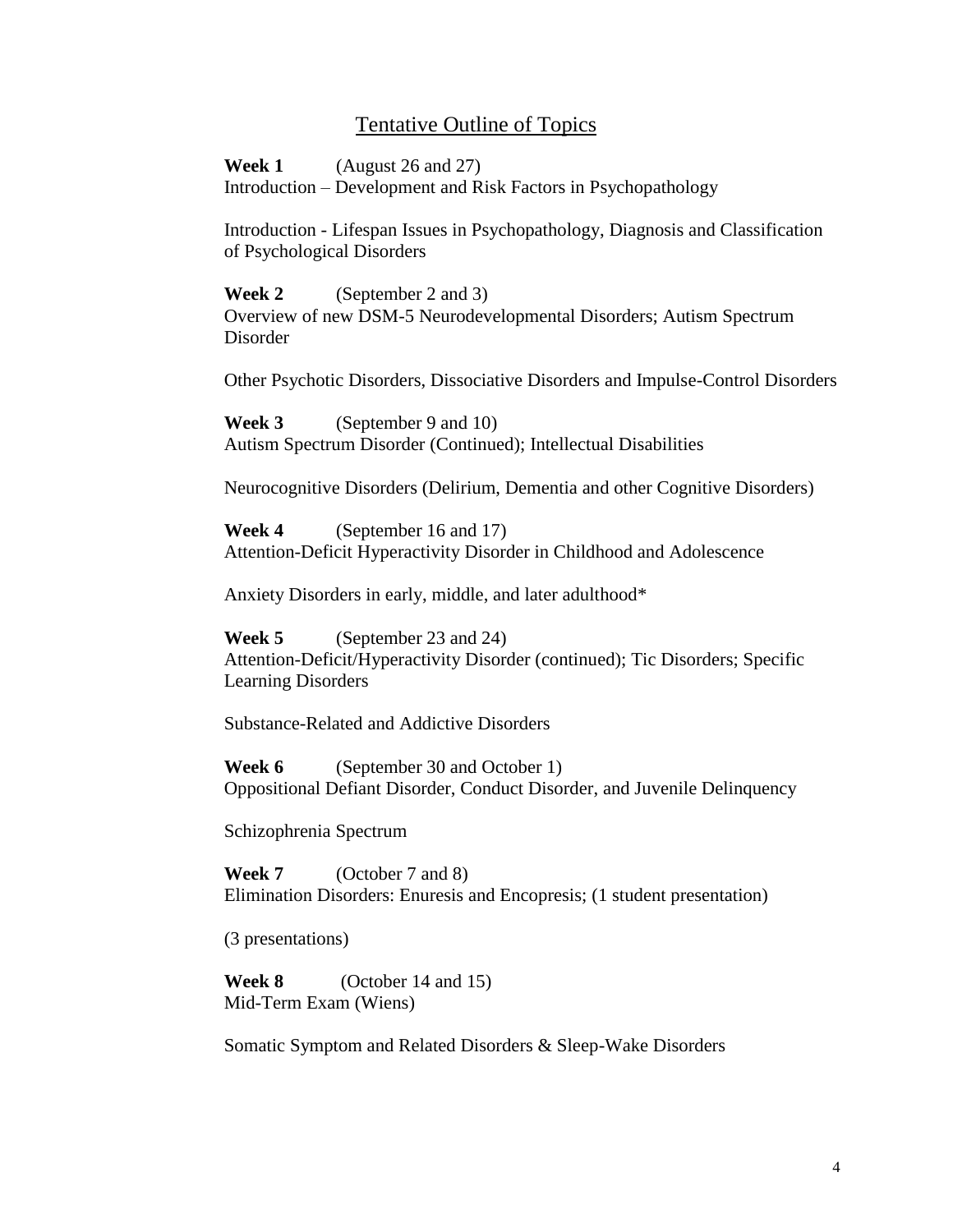**Week 9** (October 21 and 22) Childhood and Adolescent Mood Disorders

Mid-Term Exam (Dede)

**Week 10** (October 28 and 29) Childhood and Adolescent Mood Disorders (Continued); Anxiety Disorders in Childhood and Adolescence

Depressive, Bipolar and Related Disorders I

**Week 11** (November 4 and 5) Anxiety Disorders in Childhood and Adolescence (Continued); Obsessive-Compulsive Disorder in Childhood and Adolescence

Depressive, Bipolar and Related Disorders (Continued)

**Week 12** (No Class 11/11 Veteran's Day; November 12) Personality Disorders\*

**Week 13** (November 18 and 19) Trauma and Stressor-Related Disorders in Childhood and Adolescence; (2 student presentations)

Eating Disorders & Obsessive-Compulsive and Related DOs\* (2 presentations)

**Week 14** (November 25; No Class 11/26 Thanksgiving) Adolescent Substance Use; Pediatric Psychology

**Week 15** (December 2 and 3) Student presentations (3)

Student presentations (3-4) and review for final

**Week 16** (December 9 and 10) Cultural Competence and Mental Health Disparities in Clinical Child Psychology; review for final

Final Exam - Adult

**Week 17** (December 16) Final Exam – Child –**THE ROOM FOR THE FINAL WILL BE G-110**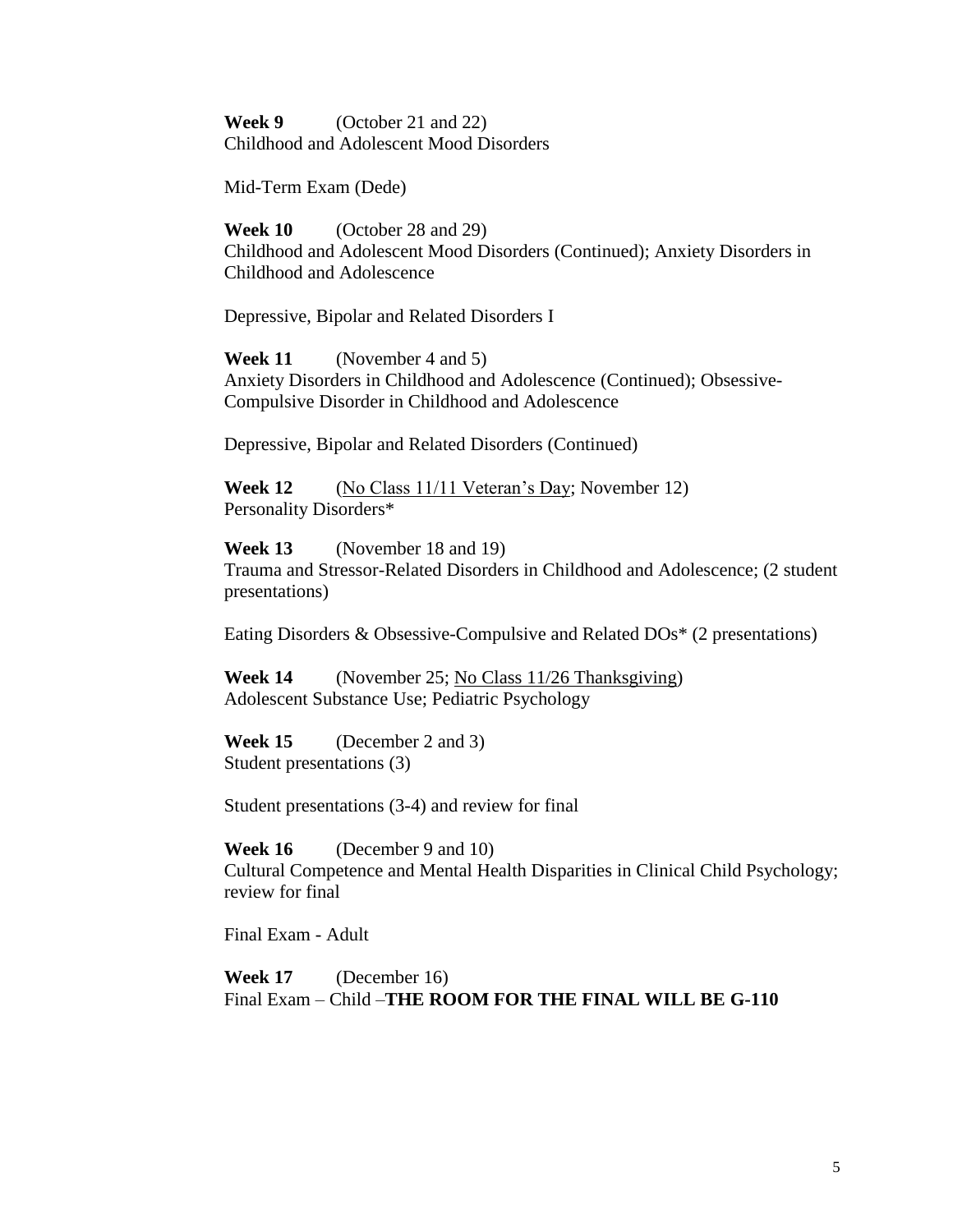## **Statement of University's Honesty Policy (cheating and use of copyrighted materials)**

*Academic Integrity –* Students are expected to act in accordance with the University of Florida policy on academic integrity (see Student Conduct Code, the Graduate Student Handbook or this web site for more details: **[www.dso.ufl.edu/judicial/procedures/academicguide.php](http://www.dso.ufl.edu/judicial/procedures/academicguide.php)**).

Cheating, lying, misrepresentation, or plagiarism in any form is unacceptable and inexcusable behavior.

UF students are bound by The Honor Pledge which states, "We, the members of the University of Florida community, pledge to hold ourselves and our peers to the highest standards of honor and integrity by abiding by the Honor Code. On all work submitted for credit by students at the University of Florida, the following pledge is either required or implied: 'On my honor, I have neither given nor received unauthorized aid in doing this assignment.'" The Honor Code (http://www.dso.ufl.edu/sccr/process/student-conduct-honor-code/) specifies a number of behaviors that are in violation of this code and the possible sanctions. Furthermore, you are obligated to report any condition that facilitates academic misconduct to appropriate personnel. If you have any questions or concerns, please consult with the instructors in this class.

## **Policy Related to Class Attendance**

**Attendance is expected** as a part of the student's professional training. Students are expected to arrive for class on time and to remain for the full class period. Students needing to miss class should make prior arrangements with the instructor.

## **Classroom Etiquette**

Please refrain from using I-pods, cell phones or any other electronic devices during class as it is distracting and inconsiderate of other students and the instructor. Laptop use is acceptable for note taking or following slides.

Please do not arrive late to class or disrupt the class as it is distracting and inconsiderate of other students and the instructor.

To the extent permitted by facility rules and restrictions, you may bring food and/or beverages to class as long as it does not interfere with your ability to work and/or participate in class and as long as it does not interfere with or your classmates' ability to work and participate in class. You will be expected to clean-up after yourself and dispose of all trash before leaving the classroom.

## **Policy Related to Make-up Exams or Other Work**

Students who must miss an exam or paper deadline because of conflicting professional or personal commitment must make prior arrangements with the instructor. If an examination must be missed because of illness, a doctor's note is required. "Requirements for class attendance and make-up exams, assignments, and other work in this course are consistent with university policies that can be found in the online catalog at:

https://catalog.ufl.edu/ugrad/current/regulations/info/attendance.aspx."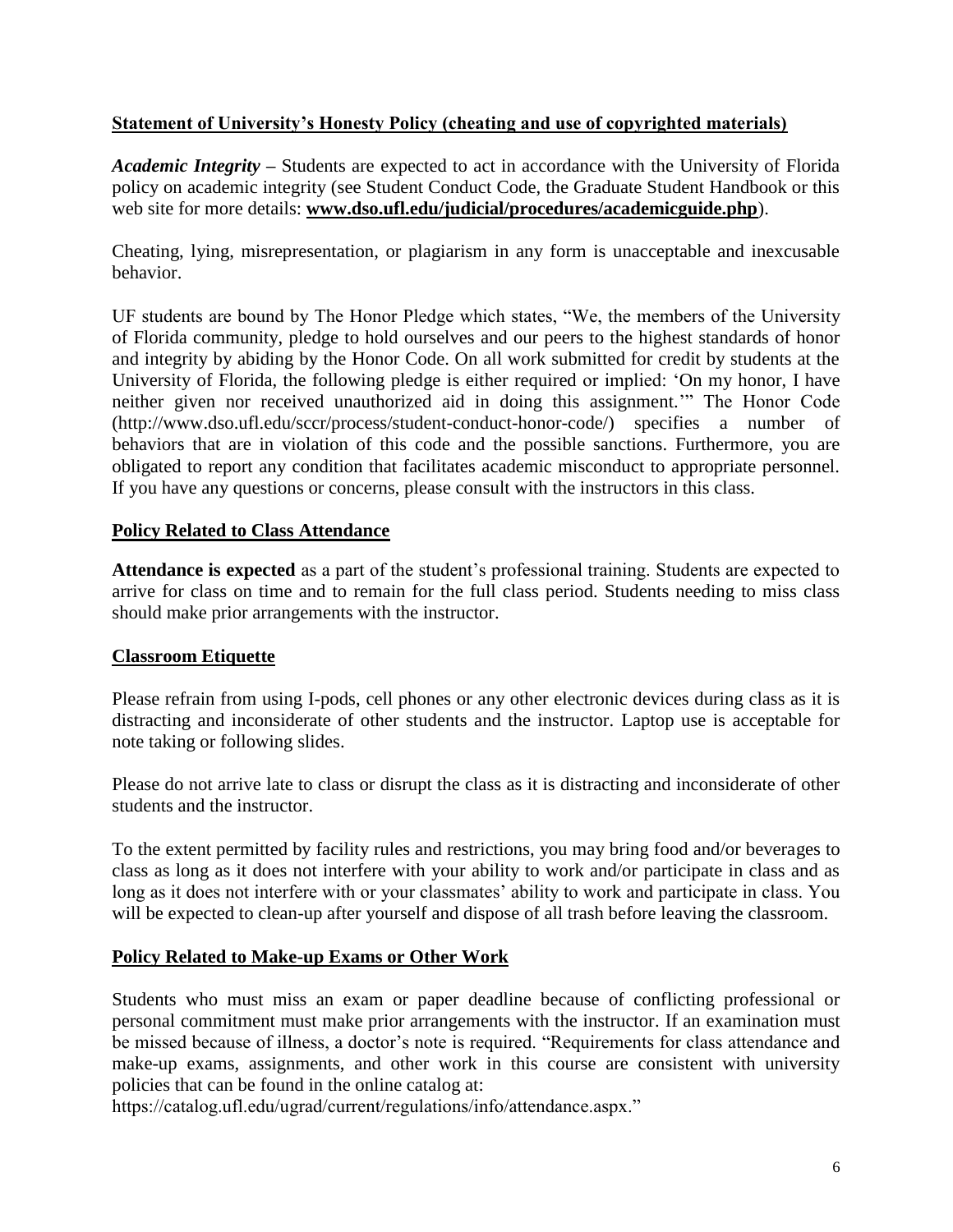## **Statement Related to Accommodations for Students with Disabilities**

### **Accommodations for Students with Disabilities**

If you require classroom accommodation because of a disability, you must first register with the Dean of Students Office [\(http://oss.ufl.edu/\)](http://oss.ufl.edu/). The Dean of Students Office will provide documentation to you, which you then give to the instructor when requesting accommodation. The College is committed to providing reasonable accommodations to assist students in their coursework.

### **Counseling and Student Health**

Students may occasionally have personal issues that arise in the course of pursuing higher education or that may interfere with their academic performance. If you find yourself facing problems affecting your coursework, you are encouraged to talk with an instructor and to seek confidential assistance at the University of Florida Counseling Center, 352-392-1575, or Student Mental Health Services, 352-392-1171. Visit their web sites for more information: [http://www.counseling.ufl.edu/cwc/Default.aspx.](http://www.counseling.ufl.edu/cwc/Default.aspx)

The Student Health Care Center at Shands is a satellite clinic of the main Student Health Care Center located on Fletcher Drive on campus. Student Health at Shands offers a variety of clinical services, including primary care, women's health care, immunizations, mental health care, and pharmacy services. The clinic is located on the second floor of the Dental Tower in the Health Science Center. For more information, contact the clinic at 392-0627 or check out the web site at: [www.health.ufl.edu/shcc](http://www.health.ufl.edu/shcc)

Crisis intervention is always available 24/7 from: Alachua County Crisis Center: (352) 264- 6789. For emergencies, you can call 911 or access the University of Florida Police by calling 392-1111.

### **Posting of Syllabus**

The course syllabus will be posted in the course share folder and will be submitted to the departmental office to document compliance.

### **Online Course Evaluation**

Students are expected to provide feedback on the quality of instruction in this course based on 10 criteria. These evaluations are conducted online at https://evaluations.ufl.edu. Evaluations are typically open during the last two or three weeks of the semester, but students will be given specific times when they are open. Summary results of these assessments are available to students at https://evaluations.ufl.edu/results/.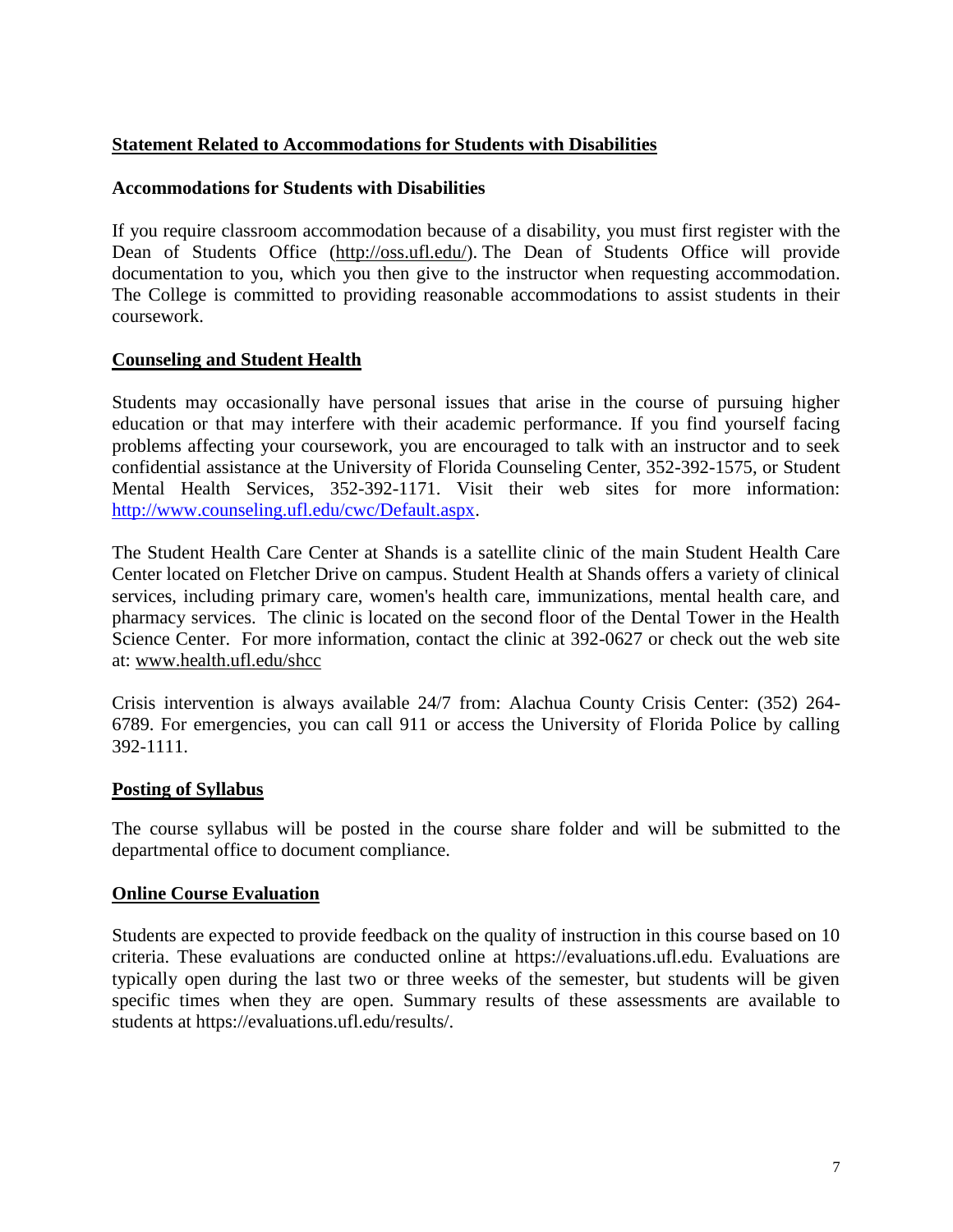# **Addendum**

# Required Adult Psychopathology Readings

**Introduction: Life Span issues in Psychopathology, Diagnosis and Classification – Week 1** Gottesman, I. (2001). Psychopathology through a life span-genetic prism. American Psychologist, 56 (11), 867 - 878.

Achenbach, T.M. & Rescorla, L.A. (2006). Developmental issues in assessment, taxonomy, and diagnosis of psychopathology. In D. Chicchetti and D. Cohen (Eds.) Developmental Psychopathology, Volume 1: Theory and Method ( $2<sup>nd</sup>$  Edition), Hoboken, NJ, Wiley, 139 – 180.

Youngstrom, E. (2008). Evidence-based strategies for the assessment of developmental psychopathology: measuring prediction, prescription, and process. In E.W. Craighead, D.J. Miklowitz, & L.W. Craighead (Eds.), Psychopathology: History, diagnosis, and empirical foundations. Hoboken, NJ: Wiley.

## **Neurocognitive Disorders – Week 3**

Collins, M., Grindell, S., Lovell, M.R., Dede, D.E, Moser, D.J., Phalin, B.R., Nogle, S., Wasik, M., Cordry, D., Daugherty, M.K., Sears, S.F., Nicolette, G., Indelicato, P. & McKeag., D.B. (1999) Relationship between concussion and neuropsychological performance in college football players. JAMA, 282: 964-970.

Roman, G.C., Sachdev, P., Royal, D.R., Bullock, R.A., Orgogozo, J., Lopea-Pousa, S., Arizaga, R., and Wallin, A. (2004). Vascular cognitive disorder: a new diagnostic category updating vascular cognitive impairment and vascular dementia. Journal of Neurological Sciences, 226: 81-87.

Satz, P. (1993). Brain reserve capacity on symptom onset after brain injury: A formulation and review of evidence for threshold theory. Neuropsychology, 7: 273-295.

## **Substance-Related and Addictive Disorders - Week 5**

Mintzer, M.Z., Copersino, M.L. and Stitzer, M.L. (2005). Opiod abuse and cognitive performance. Drug and Alcohol Dependence, 78: 225-230.

## **Depressive and Bipolar Disorders – Weeks 10 and 11**

Baune, B. T., Suslow, T., Arolt., V. and Berger, K. (2007). The relationship between psychological dimensions of depressive symptoms and cognitive functioning in the elderly: The MEMO-Study. Journal of Psychiatric Research, 41: 247-254.

Miklowitz, D.J. and Cicchetti, D. (2006). Toward a life span developmental psychopathology perspective on bipolar disorder. Development and psychopathology, 18, 935 – 938.

See "Tyson" PDF and de-identified report (July 2014)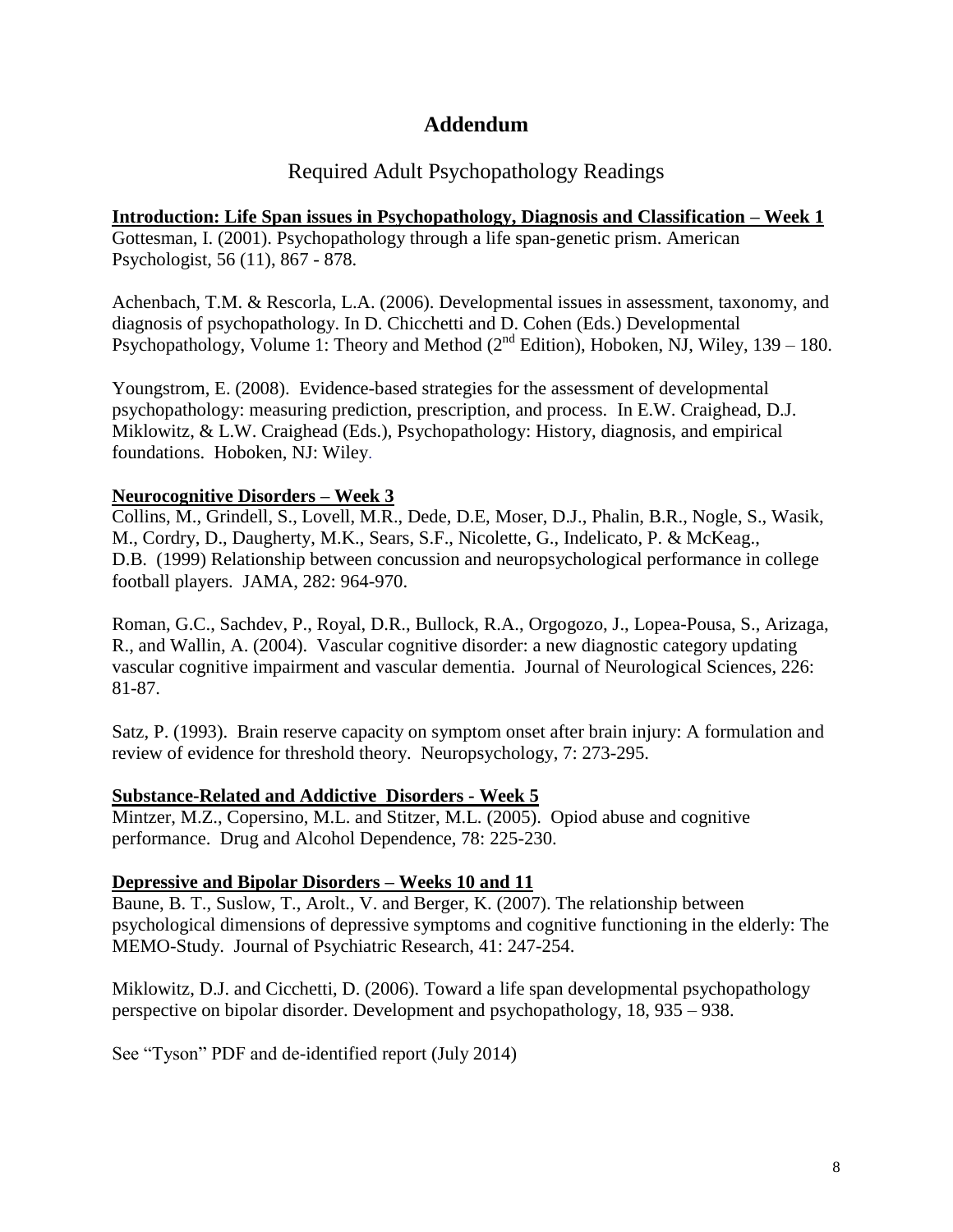# Required Child/Adolescent Psychopathology Readings

### **Development and Risk Factors in Psychopathology – August 26**

Child and Adolescent Psychopathology – Chapters 3 (Genetic and Environmental Influences on Behavior, 4 (Risk and Resilience in Child and Adolescent Psychopathology), and 5 (Child Maltreatment and Risk for Psychopathology)

### **Autism Spectrum Disorder and Intellectual Disabilities – September 2 & 9**

DSM-5 section on Autism Spectrum Disorder (pages 50-59)

Child and Adolescent Psychopathology – Chapter 20 (Autism Spectrum Disorders)

Huerta, M., Bishop, S. L., Duncan, A., Hus, V., & Lord, C. (2012). Application of DSM-5 criteria for Autism Spectrum Disorder to three samples of children with DSM-IV diagnoses of Pervasive Developmental Disorders. *American Journal of Psychiatry*, *169*, 1056-1064.

McPartland, J. C., Reichow, B., & Volkmar, F. R. (2012). Sensitivity and specificity of proposed DSM-5 diagnostic criteria for Autism Spectrum Disorder. *Journal of the American Academy of Child and Adolescent Psychiatry*, *51*, 368-383.

### **Attention Deficit Hyperactivity Disorder – September 16 & 23**

DSM-5 sections on ADHD (pages 59-66)

Child and Adolescent Psychopathology – Chapter 12 (Attention-Deficit/Hyperactivity Disorder)

*Optional*: Evans, S. W., Owens, J. S., & Bunford, N. (2014). Evidence-based psychosocial treatments for children and adolescents with Attention-Deficit/Hyperactivity Disorder. *Journal of Clinical Child and Adolescent Psychology*, *43*, 527-551.

### **Learning Disorders, Tic Disorders – September 23**

DSM-5 sections Learning Disorders (pages 66 to 74), and Tic Disorders (pages 81-85)

Fletcher, J. M., Francis, D. J., Morris, R. D., & Lyon, G. R. (2005). Evidence-based assessment of learning disabilities in children and adolescents. *Journal of Clinical Child and Adolescent Psychology, 34*, 506-522.

Fletcher, J. M., & Vaughn, S. (2009). Response to intervention: Preventing and remediating academic difficulties. *Child Development Perspectives*, *3*, 30-37.

**Oppositional Defiant/Conduct Disorder/Juvenile Delinquency – September 30** DSM-5 sections on ODD (pages 462-466) and CD (pages 469-476)

Child and Adolescent Psychopathology – Chapter 13 (Oppositional Defiant Disorder, Conduct Disorder, and Juvenile Delinquency)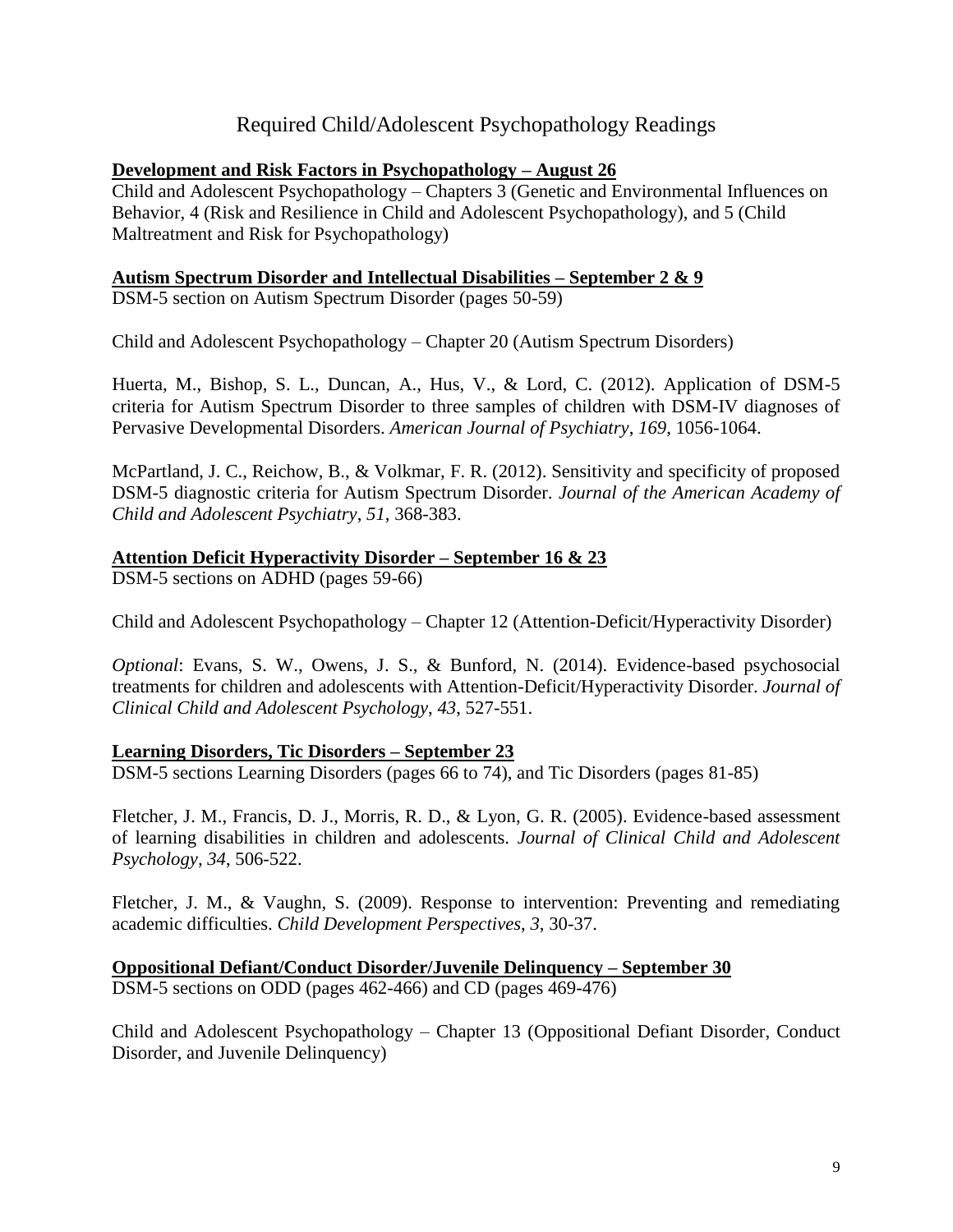*Optional:* Loeber, R., Burke, J. D., & Pardini, D. A. (2009). Development and etiology of disruptive and delinquent behavior. Annual Review of Clinical Psychology, 5, 291-310.

### **Eliminative Disorders: Enuresis and Encopresis – October 7**

DSM-5 section on Elimination Disorders (355-360)

Fritz, G., Rockney, R., et al. (2004). Summary of the practice parameters for the assessment and treatment of children and adolescents with enuresis. *Journal of the American Academy of Child and Adolescent Psychiatry, 43*, 123-125.

Campbell, L. K., Cox, D. J., & Borowitz, S. M. (2009). Elimination Disorders: Enuresis and Encopresis. In M. C. Roberts & R. G. Steel (Eds). *Handbook of Pediatric Psychology (4th Ed)* (pp. 481-490). New York: Guilford Press.

#### **Child/Adolescent Mood Disorders – October 21 and 28**

DSM-5 section on Disruptive Mood Dysregulation Disorder (pages 156-160); sections on Bipolar I and II disorders (pages 123-139), Major Depressive Disorder (pages 160-168), and Persistent Depressive Disorder (pages 168-171)

Child and Adolescent Psychopathology – Chapters 17 (Depressive Disorders) and 19 (Bipolar Disorder)

Copeland, W. E., Angold, A., Costello, E. J., & Egger, H. (2013). Prevalence, comorbidity, and correlates of DSM-5 proposed Disruptive Mood Dysregulation Disorder. *American Journal of Psychiatry*, *170*, 173-179.

Axelson, D. (2013). Editorial: Taking Disruptive Mood Dysregulation Disorder out for a test drive. *American Journal of Psychiatry*, *170*, 136-139

*Optional*: Fristad, M. A., & MacPherson, H. A. (2014). Evidence-based psychosocial treatments for child and adolescent bipolar spectrum disorders. *Journal of Clinical Child and Adolescent Psychology*, *43*, 339-355.

### **Child/Adolescent Anxiety Disorders – October 28 & November 4**

DSM-5 section on Anxiety Disorders (starts page 189, review Separation Anxiety Disorder, Selective Mutism, Specific Phobia, Social Anxiety Disorder, Generalized Anxiety Disorder)

Child and Adolescent Psychopathology – Chapter 16 (Anxiety Disorders)

### **Child/Adolescent OCD – November 4**

DSM-5 section on OCD (pages 237-242)

Geller et al. (2012). Practice parameter for the assessment and treatment of children and adolescents with Obsessive-Compulsive Disorder. *Journal of the American Academy of Child and Adolescent Psychiatry*, *51*, 98-113.